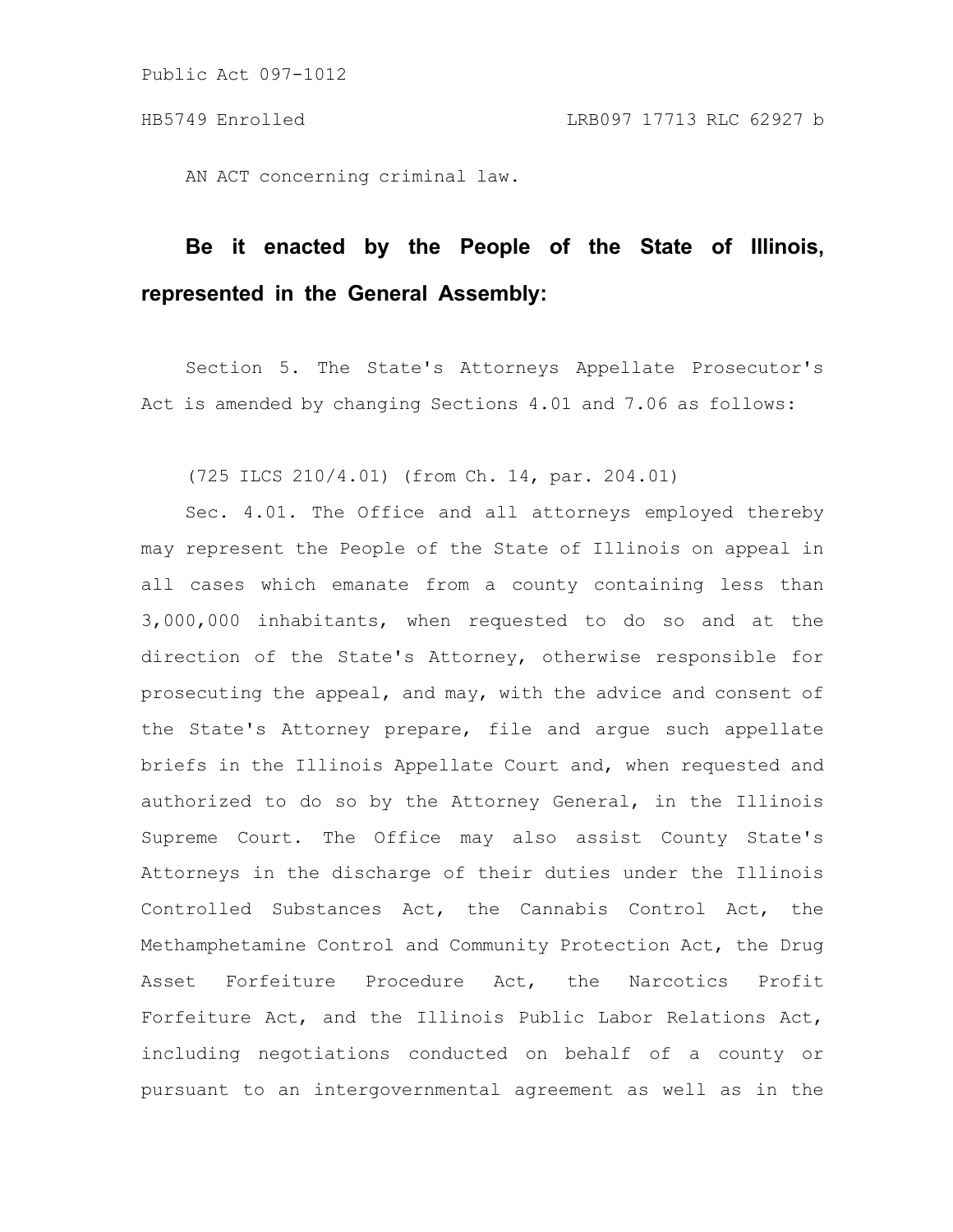trial and appeal of said cases and of tax objections, and the counties which use services relating to labor relations shall reimburse the Office on pro-rated shares as determined by the board based upon the population and number of labor relations cases of the participating counties. In addition, the Office and all attorneys employed by the Office may also assist State's Attorneys in the discharge of their duties in the prosecution, and trial, or hearing on post-conviction of other cases when requested to do so by, and at the direction of, the State's Attorney otherwise responsible for the case. In addition, the Office and all attorneys employed by the Office may act as Special Prosecutor if duly appointed to do so by a court having jurisdiction. To be effective, the order appointing the Office or its attorneys as Special Prosecutor must (i) identify the case and its subject matter and (ii) state that the Special Prosecutor serves at the pleasure of the Attorney General, who may substitute himself or herself as the Special Prosecutor when, in his or her judgment, the interest of the people of the State so requires. Within 5 days after receiving a copy of an order from the court appointing the Office or any of its attorneys as a Special Prosecutor, the Office must forward a copy of the order to the Springfield office of the Attorney General.

(Source: P.A. 94-556, eff. 9-11-05.)

(725 ILCS 210/7.06) (from Ch. 14, par. 207.06)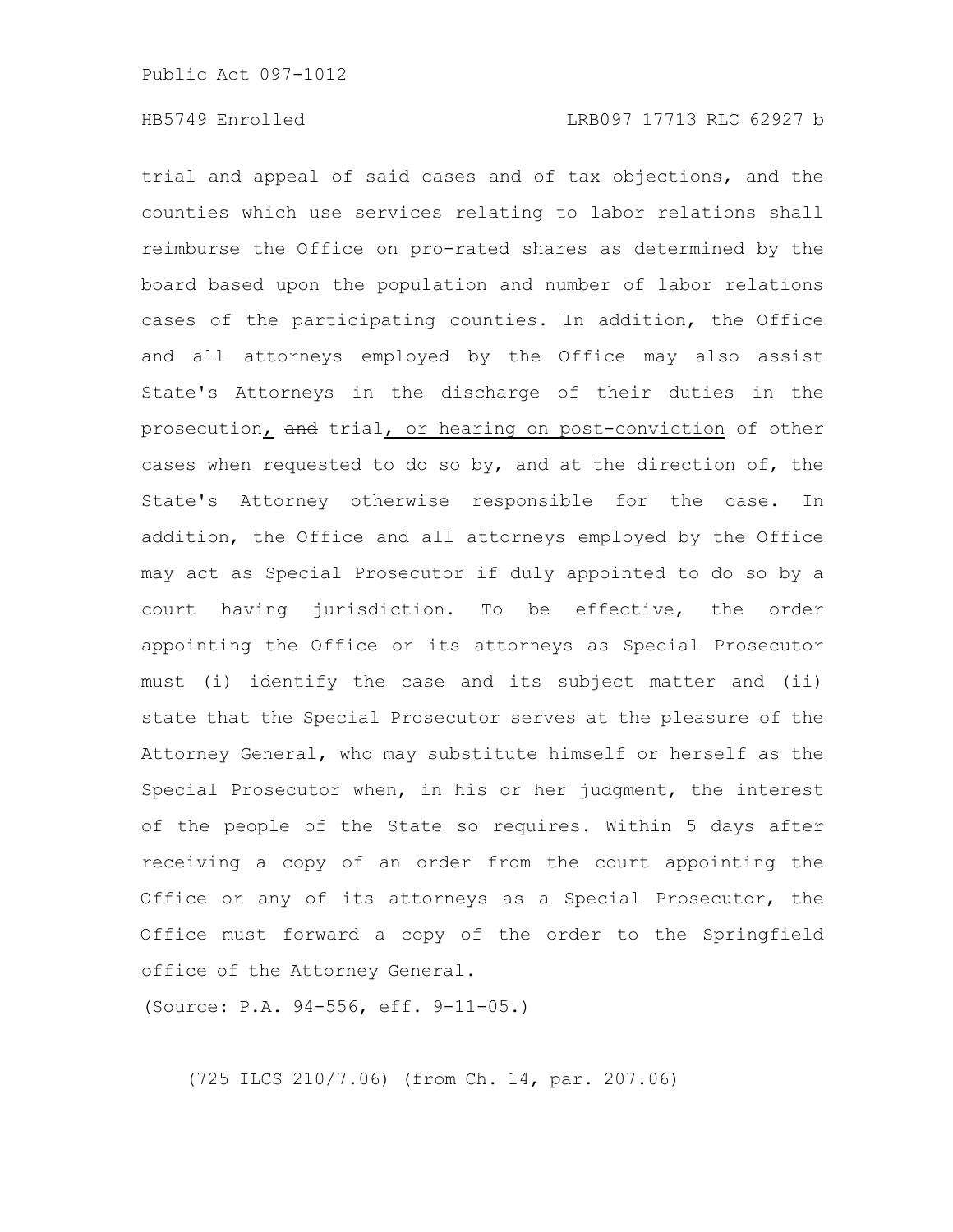Public Act 097-1012

Sec. 7.06. (a) The Director may contract for such hire no more than 0 investigators to provide investigative services in criminal cases and tax objection cases for staff counsel and county state's attorneys. Investigators may be authorized by the board to carry tear gas gun projectors or bombs, pistols, revolvers, stun guns, tasers or other firearms.

Subject to the qualifications set forth below, investigators shall be peace officers and shall have all the powers possessed by policemen in cities and by sheriffs; provided, that investigators shall exercise such powers anywhere in the State only after contact and in cooperation with the appropriate local law enforcement agencies.

No investigator shall have peace officer status or exercise police powers unless he or she successfully completes the basic police training course mandated and approved by the Illinois Law Enforcement Training Standards Board or such board waives the training requirement by reason of the investigator's prior law enforcement experience or training or both.

The board shall not waive the training requirement unless the investigator has had a minimum of 5 years experience as a sworn officer of a local, state or federal law enforcement agency, 2 of which shall have been in an investigatory capacity.

(b) The Director must authorize to each investigator employed under this Section and to any other employee of the Office exercising the powers of a peace officer a distinct